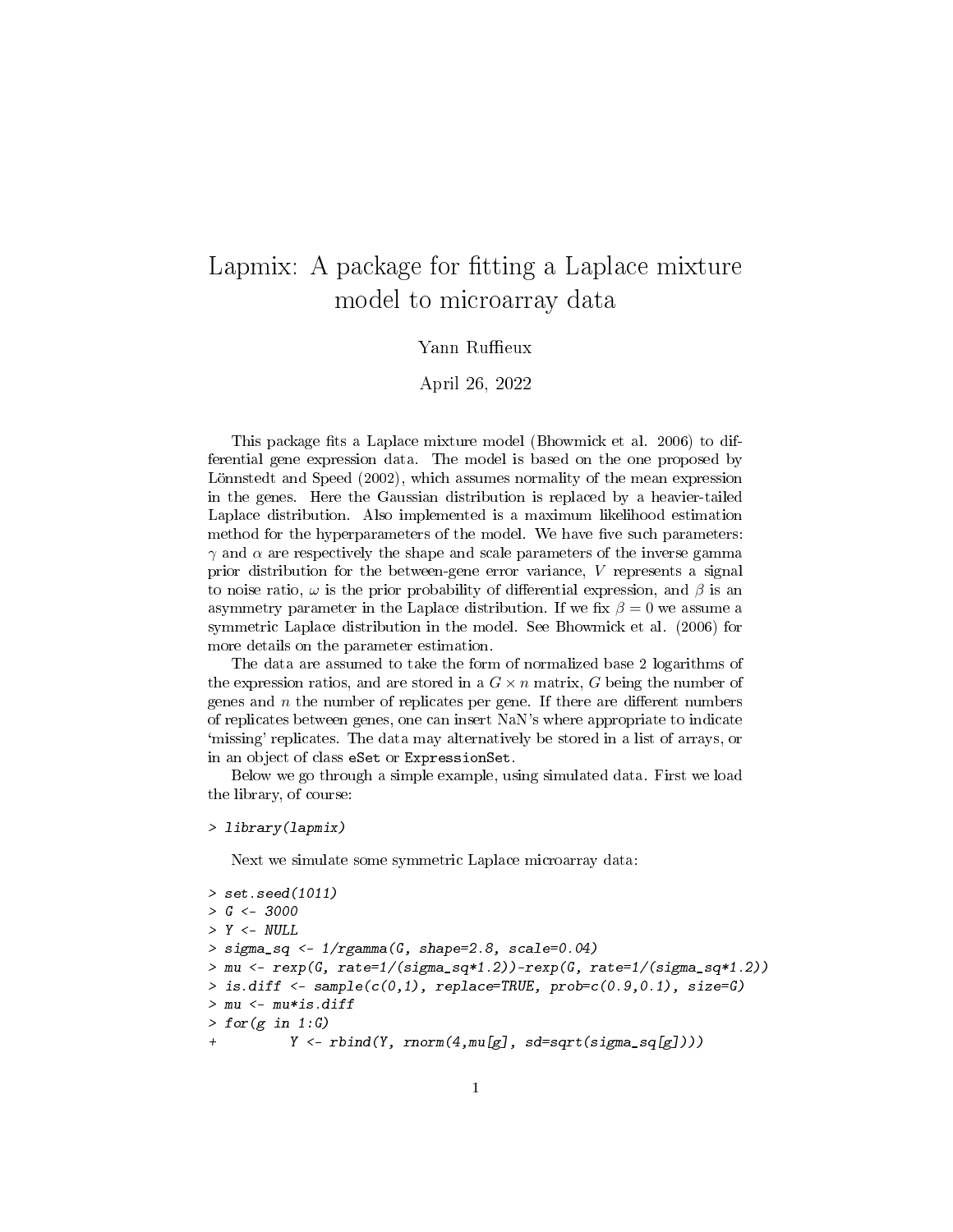We have generated 3000 genes with 4 replicates each, giving us the matrix Y. Now we fit this data to the Laplace model:

```
> res <- lapmix.Fit(Y)
```
The resulting list res contains several things of interest. For instance the empirical Bayes estimates of the hyperparameters can be accessed using:

> res\$estimates \$w [1] 0.09452177 \$V [1] 1.166841 \$beta  $[1] 0$ \$gamma [1] 2.988225

## \$alpha [1] 0.03809164

By default the parameters are estimated using a two-step likelihood-based approach. They can also be obtained from maximization of the full marginal likelihood, by adding the argument two.step=FALSE in the call to lapmix.Fit.

We will be mostly interested in the posterior odds of differential expression (the L- or AL-stat) for each gene. The laptopTable ranks the top  $m$  genes based on this criterion. This is very similar to the topTable from the limma package.

```
> m <- 12
> laptopTable(res, m)
  gene M log.odds
1 647 -1077.18985 31.53057
2 584 187.71534 23.33870
3 1466 -145.86372 22.60668
4 715 -154.29803 21.30894
5 2510 103.12168 21.27225
6 2106 75.53487 18.68461
7 2182 -65.55155 18.66217
8 2089 -59.52450 17.75526
9 1845 -75.57873 17.48861
10 1988 -69.35740 17.07079
11 213 80.11059 16.98297
12 2313 55.56550 16.83399
```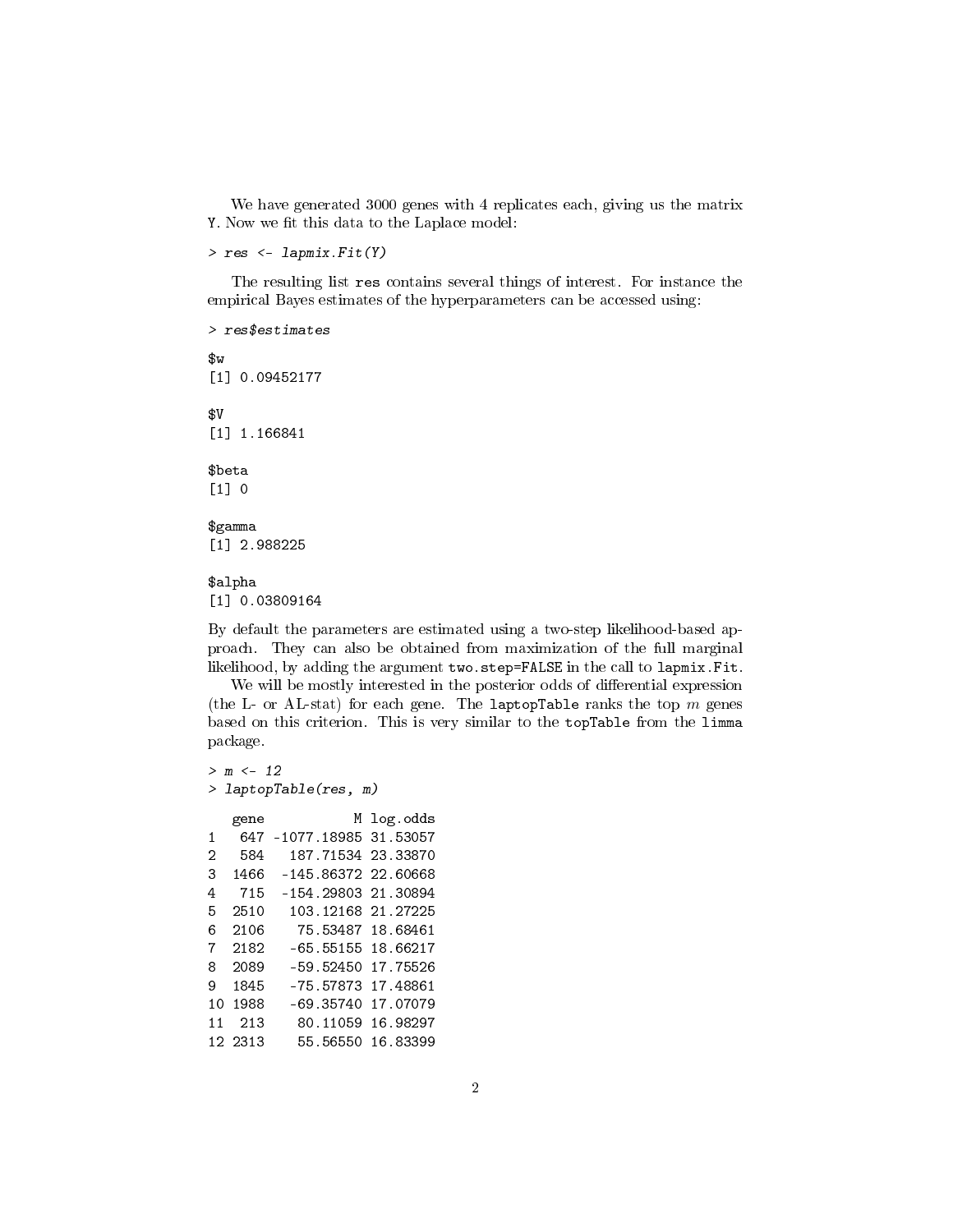We can also produce a 'volcano plot' based on the L-stat.

```
> lap.volcanoplot(res)
```


Above we have assumed a symmetric Laplace distribution for mean of differential expression. We can also fit an asymmetric Laplace model:

```
> res2 <- lapmix.Fit(Y, asym=TRUE)
> res2$estimates
$w
[1] 0.09452301
$V
[1] 1.166813
$beta
[1] 0.001647254
$gamma
[1] 2.988225
```